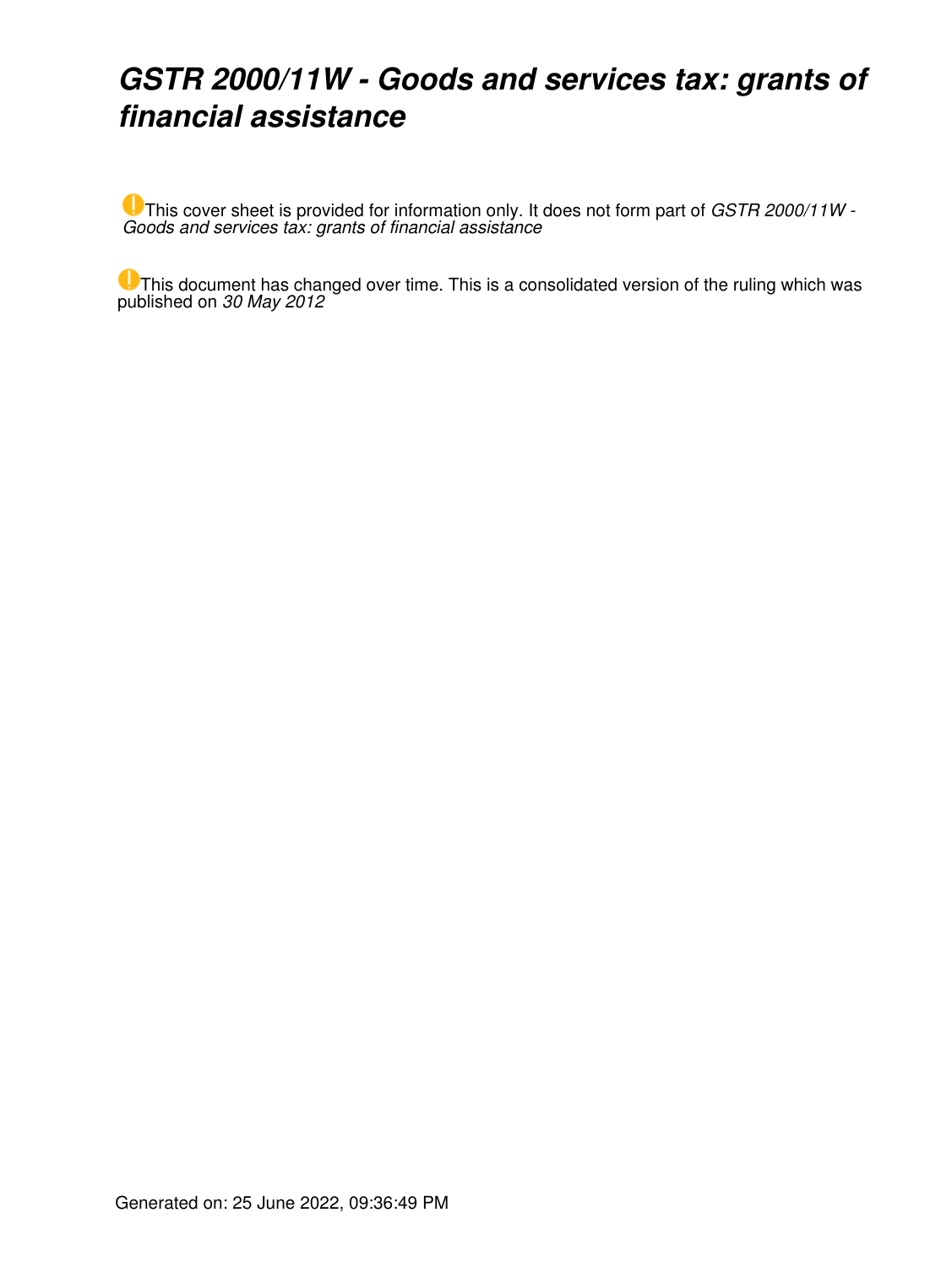Australian Government **Australian Taxation Office**  Goods and Services Tax Ruling



Page 1 of 2

## Notice of Withdrawal

#### **Goods and Services Tax Ruling**

Goods and services tax: grants of financial assistance

Goods and Services Tax Ruling GSTR 200/11 is withdrawn with effect from today except to the extent that it applies to the class of entities who fall within the transitional provisions described at paragraph 4 below. Where the transitional provisions apply, this Ruling is withdrawn from 1 January 2013.

1. GSTR 2000/11 deals with the application of the Goods and Services Tax ('GST') to grants of financial assistance

2. The matters addressed in the Ruling are now dealt with in Goods and Services Tax Ruling GSTR 2012/2, which issues today.

3. The purpose of issuing GSTR 2012/2 is to take into account Australian case law on GST developed since GSTR 2000/11 was issued and to provide further clarity in the ATO view of the GST treatment of financial assistance payments which may have been incorrectly accounted for due to confusion about the application of the principles in GSTR 2000/11.

#### **Transitional provisions**

4. Entities can continue to rely on the views expressed in GSTR 2000/11 for payments made before 1 January 2013 if:

- (a) the arrangement between the parties was entered into before 30 May 2012 (the date of issue of GSTR 2012/2); and
- (b) the GST consequences concerning the treatment of financial assistance payments made under those arrangements are impacted by any conflict between the views expressed in GSTR 2012/2 and GSTR 2000/11.

**Commissioner of Taxation** 30 May 2012

ATO references